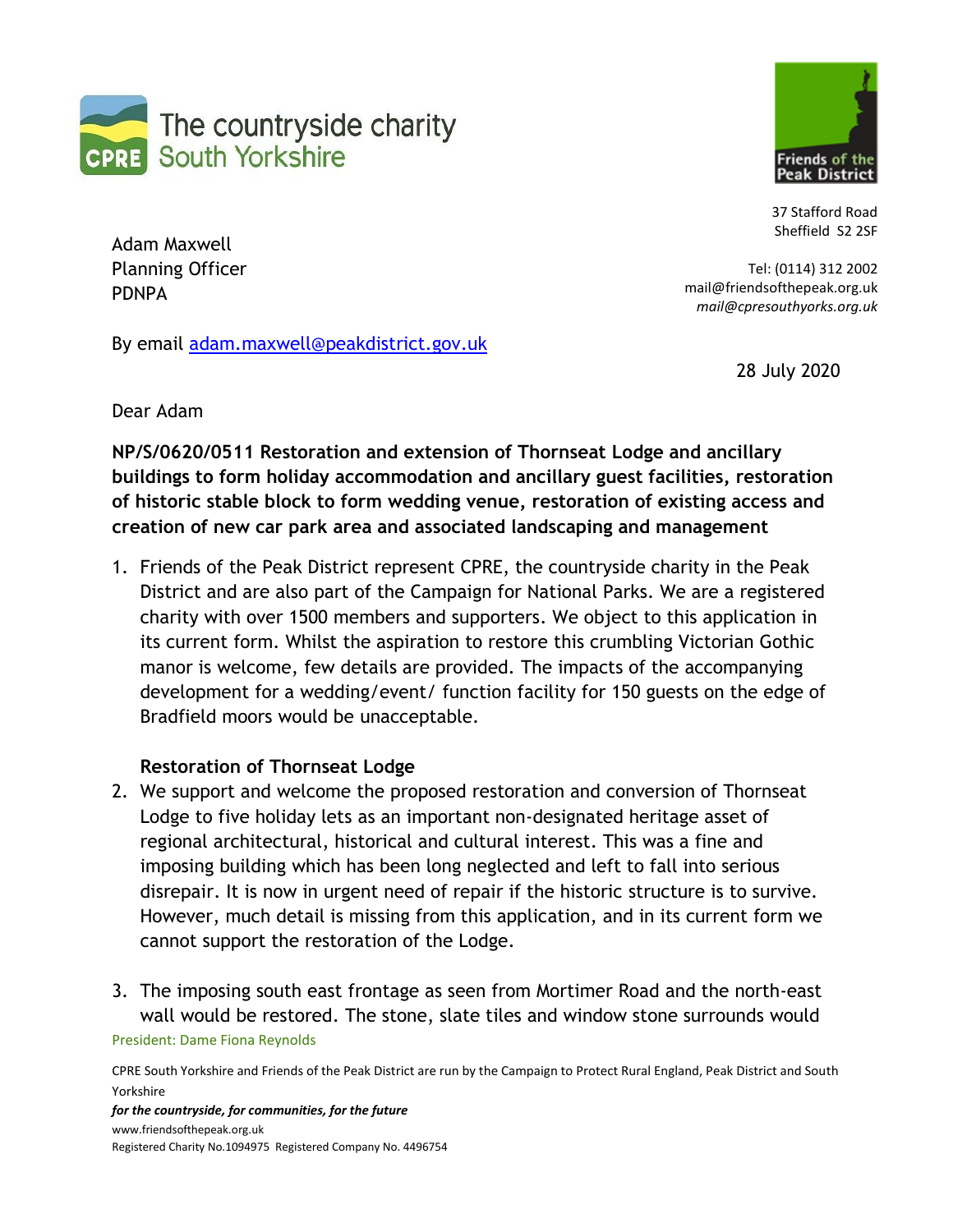be matched to the existing ones on the restored part of the Lodge (Design and Access Statement) but there is no indication of what would happen to the surviving internal features which have been detailed in the Heritage Statement. The rear of the Lodge would have a substantial 2-storey extension covered with modern slate tiles on both roof and walls with aluminium glazed windows. Some form of extension is required due to the ruinous state of the Lodge at the rear, and these proposals would complement the historic frontage.

4. We believe that the conversion of the Lodge could potentially meet the requirements of Policy RT2 and DMC10 Conversion of a heritage asset. The building could accommodate the new use without changes that adversely affect its character and could be converted without compromising the significance and character of the building. The new use for 5 holiday lets is unlikely to be visually intrusive or have an adverse impact on tranquillity, dark skies or other valued characteristics. However, in order to comply with National Planning Policy Framework 2018 (NPPF) paras 184, 192 and 197 and PDNPA policies RT2, DMC10 and DMC5 detailed information needs to be presented for both the external and internal works, and floor plans need to be provided (in order to see how the internal structure would change from its historic layout) in order to ensure that the proposals are sympathetic and sensitive. A landscape impact assessment is required to show how the proposals would conserve or enhance the setting of the Lodge and the valued landscape character. The approach towards renewable energy also requires revision. The majority of forms are rejected - '*air source heat pumps, are likely to be more realistic and the feasibility of these will be explored at the detailed design stage*' (Planning Statement 7.4.0). This is unsatisfactory as there is enough surrounding land within which to bury a ground source heat pump which would have less impact on tranquillity. If further information is supplied and meets the policies quoted above we believe that we would be able to support the restoration of this important building.

# **Proposed wedding/event/function facility**

5. We object in principle to the proposed wedding/ event/ function venue on the footprint of the former stables and its courtyard, conversion of the ruins of an old cottage to a 4-bedroomed bunkhouse for up to 13 wedding guests and 80 car parking spaces in adjacent woodland. The viability assessment shows that converting the Lodge alone to market housing or holiday lets is not financially viable. Only when coupled with significant development relating to the other

### President: Dame Fiona Reynolds

CPRE South Yorkshire and Friends of the Peak District are run by the Campaign to Protect Rural England, Peak District and South Yorkshire

*for the countryside, for communities, for the future* [www.friendsofthepeak.org.uk](http://www.friendsofthepeak.org.uk/)  Registered Charity No.1094975 Registered Company No. 4496754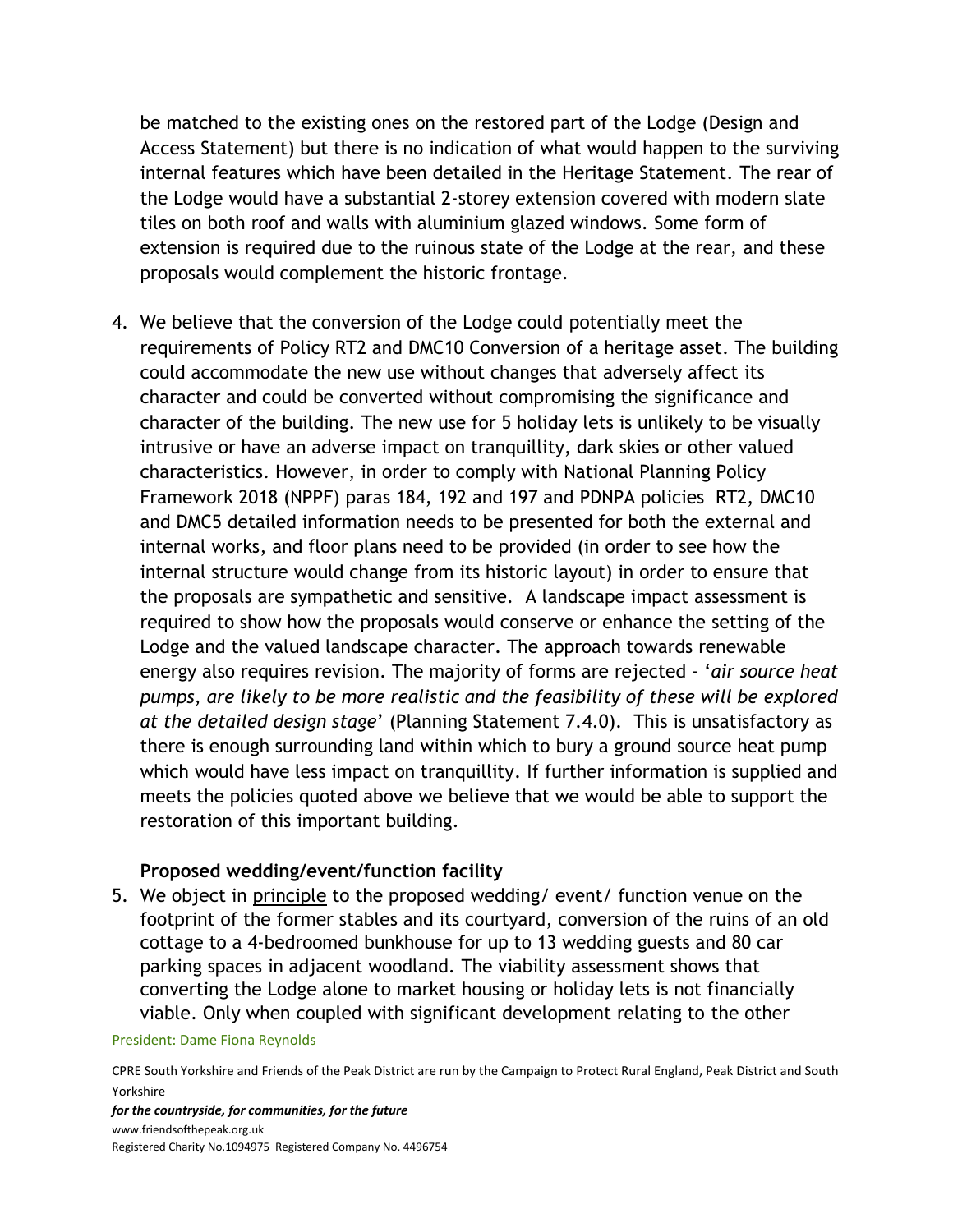buildings on site is it viable to restore the Lodge. Nevertheless, the proposed intensification of use adjacent to significant and sensitive natural assets is unacceptable.

- 6. The cluster of ruins that would become the venue are problematic. They would create a massive area of development out of a currently dispersed and fragmented cluster. There appears to be no attempt to incorporate the limited fragments of 'historic' former walling/ builds and, as for the Lodge, there is no detail given for fenestration and openings. Much more architectural detail is needed.
- 7. The number of guests would be limited to 150 (Transport Statement) with up to 10 staff. The impact of the generated traffic is assumed to be negligible but the frequency of use of the venue is not given. The assessment is only concerned with impacts at peak hours (we are given no baseline traffic flows), accident rates, and access arrangements for which there would be a sweeping one-way new drive. In addition to the 80 car parking spaces there would be an overflow car park to accommodate staff parking at peak times. The claim for traffic impacts to be seasonal in the Planning Statement appears unlikely.
- 8. Core Strategy policies GSP1-3 seek fulfilment of NP purposes and require significant overall benefit to the natural beauty, wildlife and cultural heritage of the area. The application undermines the achievement of these overarching policies and a number of Core Strategy and Demand Management policies.
- 9. This is a proposal for business development in the countryside outside the Natural Zone and the named settlements in policy DS1. It is therefore contrary to Policy E2 as it is isolated development in the open countryside in an unsustainable location, it is not small scale and no evidence has been supplied to show it would support an existing agricultural or other primary business responsible for estate or land management through which income will be returned to appropriate management of the landscape. The Design and Access Statement claims that creation of a mixed-use development here would contribute to the economic, social and cultural life of Bradfield but no evidence for this is supplied.

#### President: Dame Fiona Reynolds

CPRE South Yorkshire and Friends of the Peak District are run by the Campaign to Protect Rural England, Peak District and South Yorkshire

*for the countryside, for communities, for the future* [www.friendsofthepeak.org.uk](http://www.friendsofthepeak.org.uk/)  Registered Charity No.1094975 Registered Company No. 4496754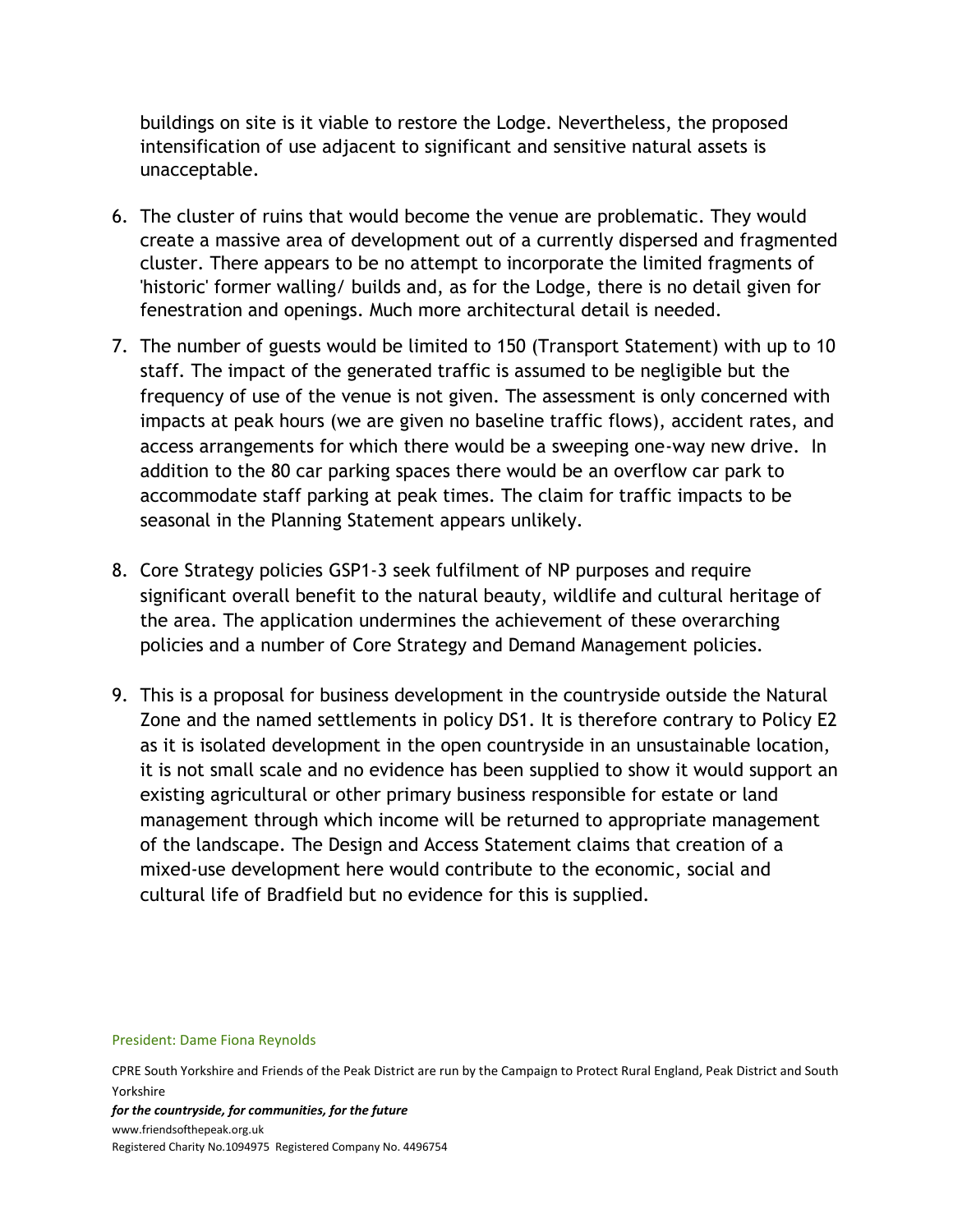- 10.There is no assessment of landscape impact, although the heritage assessment does survey the immediate local landscape, nor any mention of tranquillity<sup>1</sup> or light pollution. The site lies within one of the most tranquil areas of the Dark Peak. In the National Park great weight should be given to conserving and enhancing landscape and scenic beauty; it has the highest status of protection in relation to these issues (NPPF para 172). Without a formal landscape assessment the proposals are contrary to NPPF para 172 and to PDNPA Policy L1A which requires development to conserve and enhance valued landscape character and other valued characteristics.
- 11.The amended Planning Statement (para 7.4.0) contains reference to carbon reduction and climate change. However, the approach towards the energy strategy does not address transport to/from the site – the round trip from Sheffield is 23miles. With all guests assumed to arrive by car the application has made no attempt to reduce the need to travel, to encourage sustainable transport, or discourage car use. The distance of the venue from any public transport would mean guests and staff would have to drive to and from the venue, which makes the proposal unsustainable. As a non-residential development greater than 1000sq.m floorspace (it expands from 600sq.m existing floor space to a total of 1659sq.m, or an increase of 1059sq.m), the proposal must achieve a Buildings Emissions Rate at least 10% less than the Target Emissions Rate but no rate has been supplied. The approach towards the energy hierarchy, the generation of traffic and the target emissions rate make the development contrary to policies CC1, T1, T2, T7 and DMT6.
- 12. Events at the venue would generate unacceptable increases in traffic on minor rural roads. The approach from urban areas on all points of the compass would require vehicles negotiating country lanes such as Windy Bank and Dale Road, all of which are steep and narrow with blind bends, and passing through villages such as High and Low Bradfield. An approach via the A57 Snake Road would use Mortimer Road itself, also with hair pin bends, steep inclines and poor sightlines. This network of quiet lanes covering Bradfield Dale and extending to the Sheffield boundary is hugely popular and important to cyclists and walkers, especially Sheffield residents for whom it provides easy and quick access to tranquil and

President: Dame Fiona Reynolds <sup>1</sup> Tranquillity Map Englan[d https://www.cpre.org.uk/wp](https://www.cpre.org.uk/wp-content/uploads/2019/11/tranquillity_map_england_regional_boundaries_1.pdf)[content/uploads/2019/11/tranquillity\\_map\\_england\\_regional\\_boundaries\\_1.pdf](https://www.cpre.org.uk/wp-content/uploads/2019/11/tranquillity_map_england_regional_boundaries_1.pdf)

CPRE South Yorkshire and Friends of the Peak District are run by the Campaign to Protect Rural England, Peak District and South Yorkshire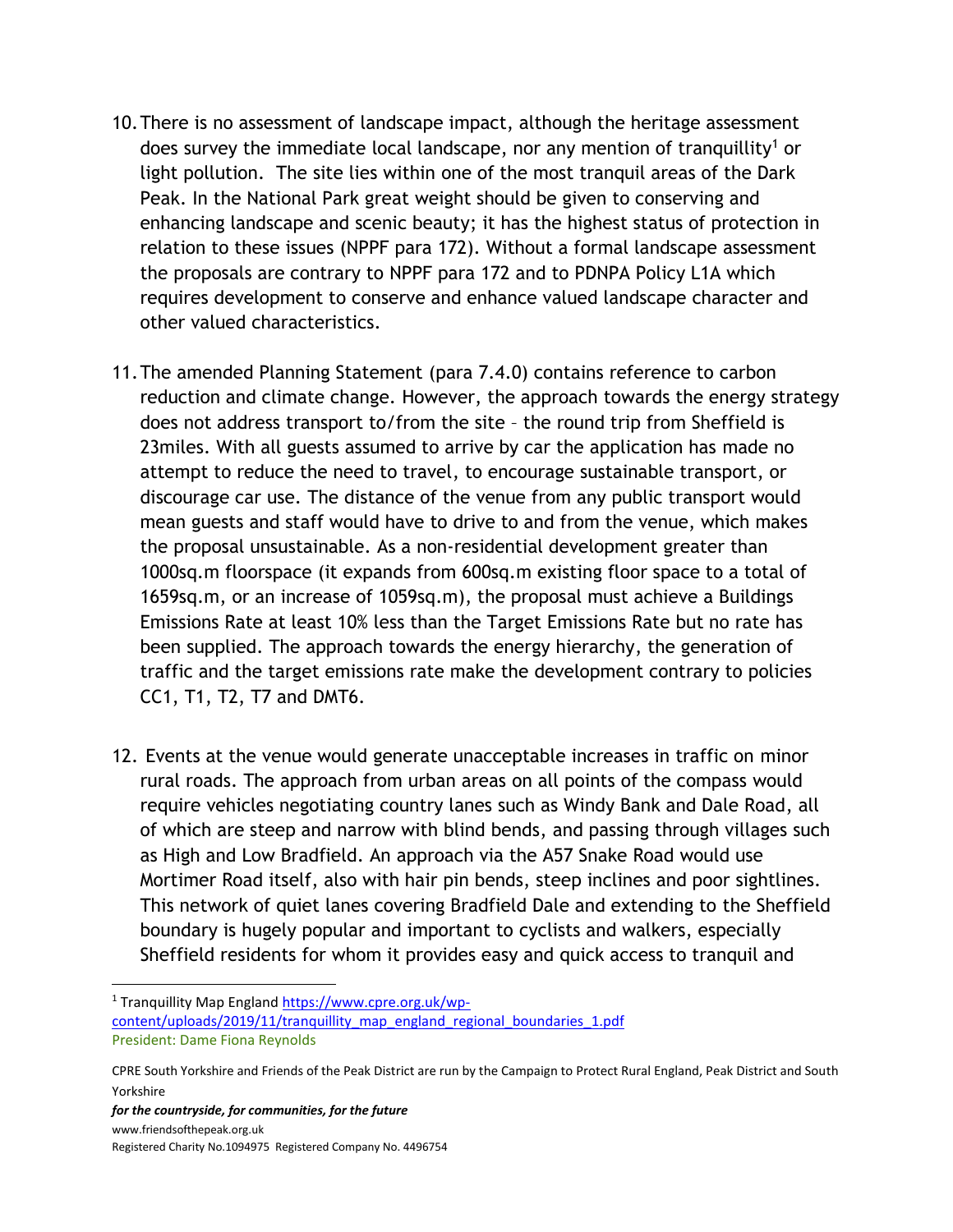beautiful countryside. The lanes around Damflask Reservoir are also part of a PDNPA Miles without Stiles route for the less mobile. With the Covid-19 crisis the use of these lanes for recreation has intensified greatly. On most stretches there is room for only one vehicle and impatient motorists often take risks overtaking other users. These lanes should be protected from intimidating traffic both for their valuable role in improving people's quality of life and to enhance their character and tranquillity. They are about appreciating the beauty of the countryside rather than travelling from A to B. Consequently there is no room for any increase in traffic along any of these routes. Rather they should be considered for designation as Quiet Lanes.

- 13.The Bradfield Moors are an area of immense tranquillity, and an extremely important habitat for wild birds and other species. The boundary of the designated habitats SSSI/SPA/SAC and of open access land are within 250metres of the development site which lies within the Dark Peak SSSI Impact Zone. A venue which could, depending on the occasion, be extremely noisy, potentially with outdoor PA systems, loud music and fireworks, is inappropriate on the edge of the SPA/SAC/SSSI. Restricting licensing hours or conditions of use would not limit the impacts of noise arising from traffic and people movements, use of the open courtyard, loud music and general partying. This would prejudice the quiet informal enjoyment of the National Park. Policy L2B does not permit development, other than in exceptional circumstances, where it is likely to have an adverse impact on any sites that are of international or national importance for their biodiversity. No exceptional circumstances have been provided to meet this policy.
- 14.At present the buildings support bat roosts and birds. The ecology report on protected species advises restricting access to all land west of the proposed car parking and access road and that a buffer zone would be required to decrease the risk of disturbance to moorland birds. However, the PDNPA will need to assess whether there will be a 'likely significant effect' on the designated sites and their species.
- 15.A comprehensive tree survey accompanies the application but no plan is presented as to how the impacts on habitats and trees would be addressed. The Planning Statement (7.3.2) refers to a Mitigation Plan but this does not appear in the list of

### President: Dame Fiona Reynolds

CPRE South Yorkshire and Friends of the Peak District are run by the Campaign to Protect Rural England, Peak District and South Yorkshire

*for the countryside, for communities, for the future* [www.friendsofthepeak.org.uk](http://www.friendsofthepeak.org.uk/)  Registered Charity No.1094975 Registered Company No. 4496754